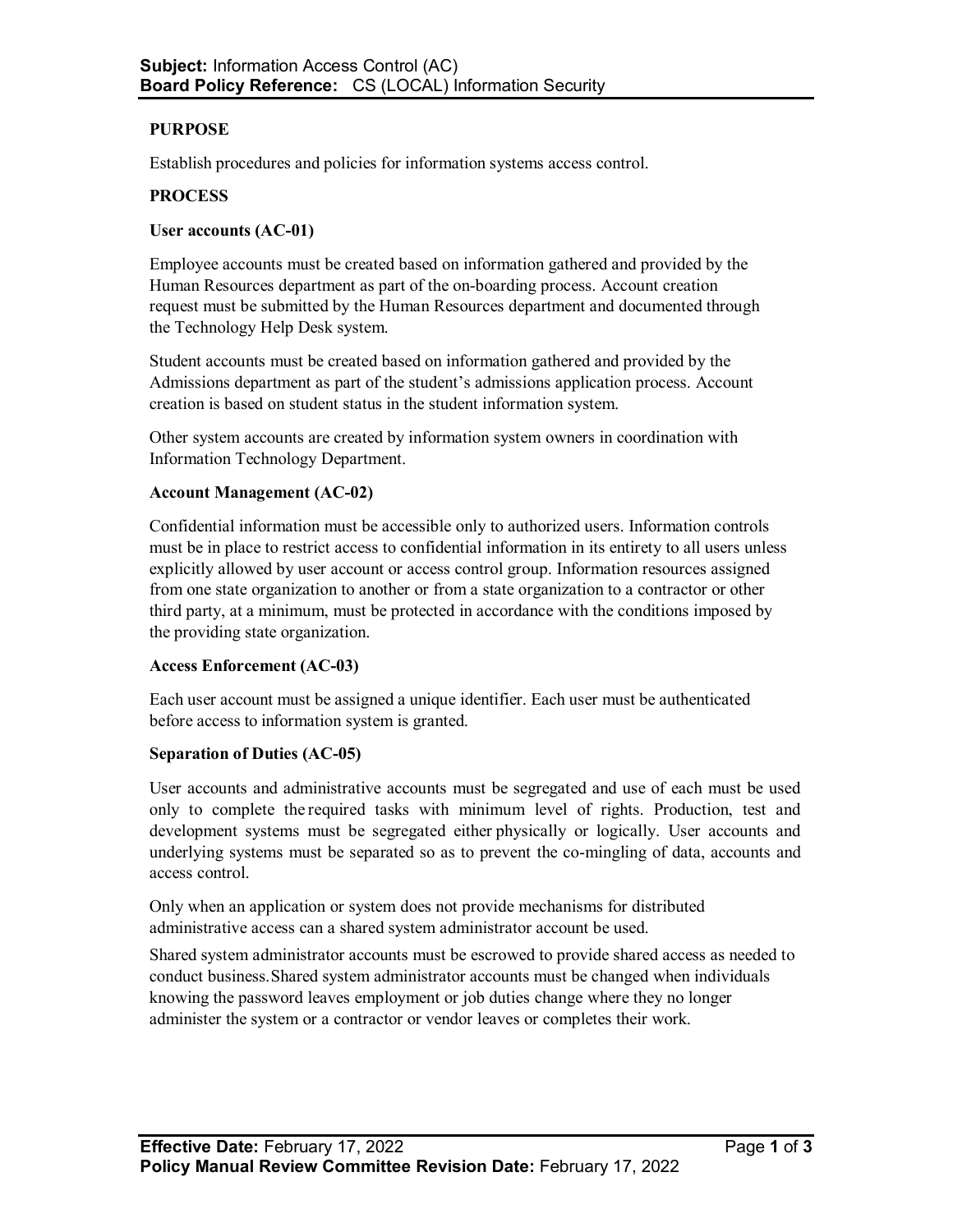## **System Use Notification (AC-8)**

Notifications must be placed on information systems login screens stating:

- Unauthorized use is prohibited;
- Usage may be subject to security testing and monitoring;
- Misuse is subject to criminal prosecution; and
- Users have no expectation of privacy except as otherwise provided by applicable privacy laws.

## **Remote Access (AC-17)**

All remote access to information systems must be authorized by the Division Director of Information Technology and the Chief Information Security Officer (CISO). No remote access from outside the Temple College network will be provided via software or hardware without prior authorization. Remote access using Virtual Private Network (VPN) and Virtual Desktop Infrastructure (VDI) must require multifactor authentication.

## **Wireless Access (AC-18)**

Wireless networks including IEEE 802.11 based Wi-Fi, Bluetooth, infrared or other means to transmit information wirelessly must be configured with the minimum following restrictions.

1. Wireless Local Area Networks. Ensure that Service Set Identifiers (SSID) values are changed from the manufacturer default setting. Some networks should not include organizational or location information in the SSID. Additional equipment configuration recommendations are included in the Wireless Security Guidelines.

2. Personal or sensitive information must only be transmitted via wireless networks and devices with encryption including mission critical information or sensitive personal information.

3. Wireless access points must not be connected to the Temple College network without prior authorization by Information Technology department. Personal wireless access points must not be connected to the Temple College network.

4. Wireless access network SSIDs must be segmented for employee, student and guest users. Network resource access restrictions must be placed on each SSID such that only required resources matching their usage needs are accessible.

5. All users must be authenticated.

## **Devices (AC-19)**

Mobile computing and storage devices which process, store or transmit confidential information must be protected from unauthorized access by passwords or other personal authentication means. Any confidential information stored on mobile computing or storage device must be encrypted.

Transmission of confidential information between information resource and mobile computing devices must be encrypted.